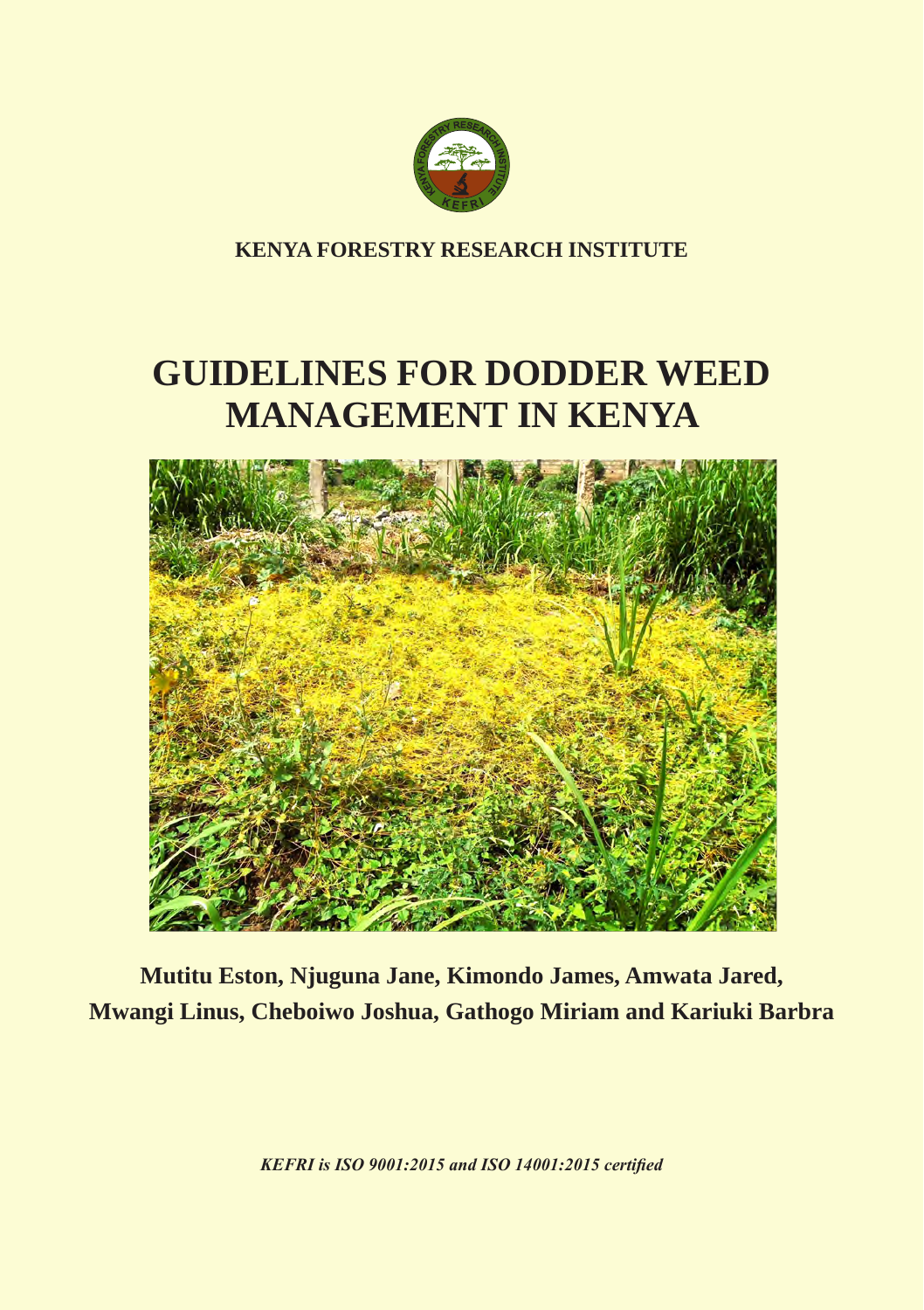

**KENYA FORESTRY RESEARCH INSTITUTE**

# **GUIDELINES FOR DODDER WEED MANAGEMENT IN KENYA**

**Mutitu Eston, Njuguna Jane, Kimondo James, Amwata Jared, Mwangi Linus, Cheboiwo Joshua, Gathogo Miriam and Kariuki Barbra**

**December 2020**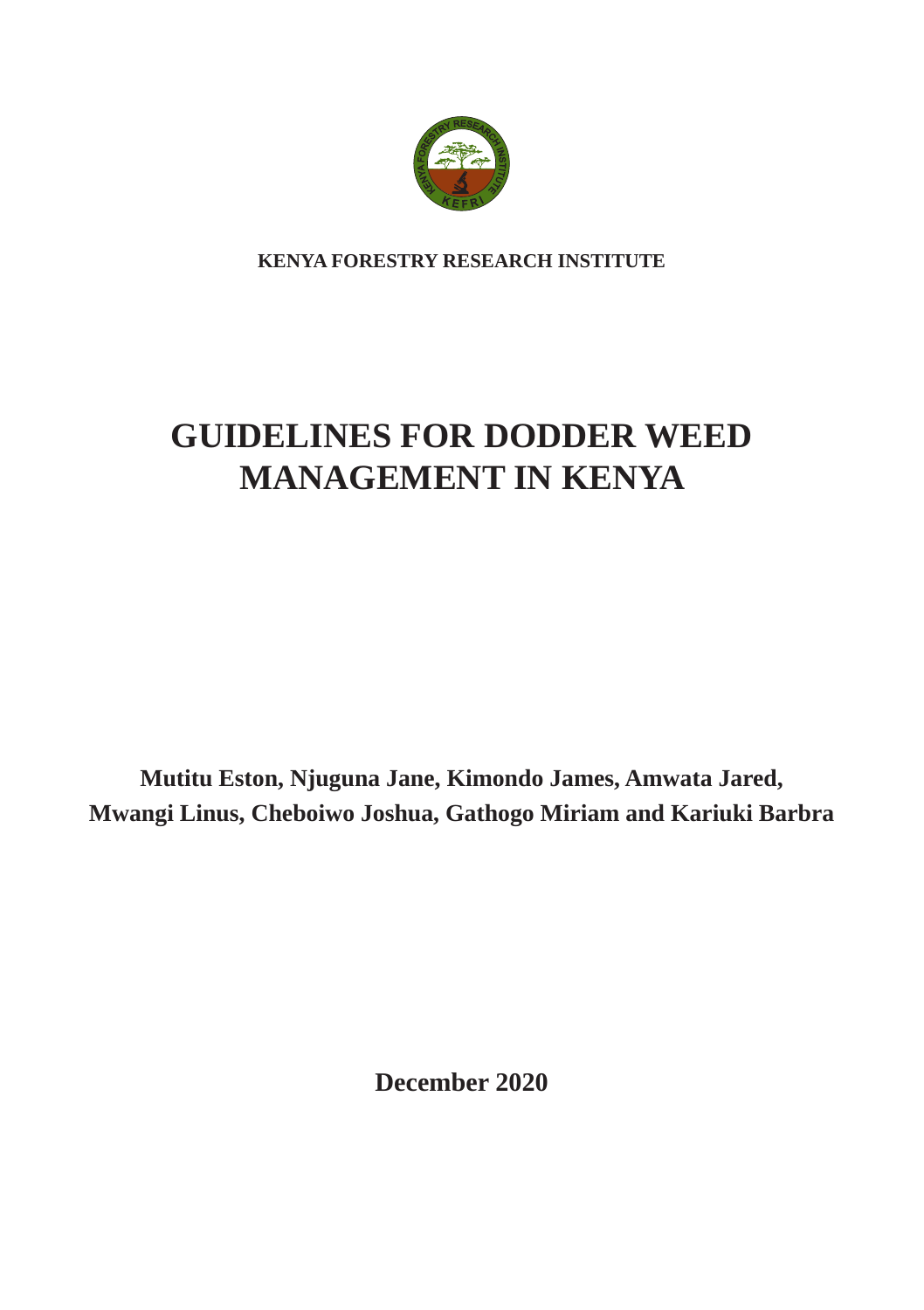#### **© KEFRI 2020**

This publication may be produced in whole or in part in any form for educational purposes or non-profit uses without permission of the copyright holder provided acknowledgement is made.

#### **Citation:**

Mutitu E., Njuguna J., Kimondo J., Amwata J., Mwangi L., Cheboiwo J., Gathogo M. and Kariuki B. (2020). Guidelines for Dodder weed management in Kenya. KEFRI, Muguga, Kenya.

#### **Cover Photograph:**

Dodder (*Cuscuta campestris*) infesting herbaceous plants

**ISBN:** 978-9914-723-99-1

**Layout & Design:** Evans Abuje and Dorothy Ochieng

#### **Published by:**

Kenya Forestry Research Institute P.O. Box 20412-00200, Nairobi Kenya, Tel:+254-724-259 781/2, +254-722-157 414,+254-734-251 888 E-mail:director@kefri.org Website:www.kefri.org

**Printed by:** Karakana Outlets Limited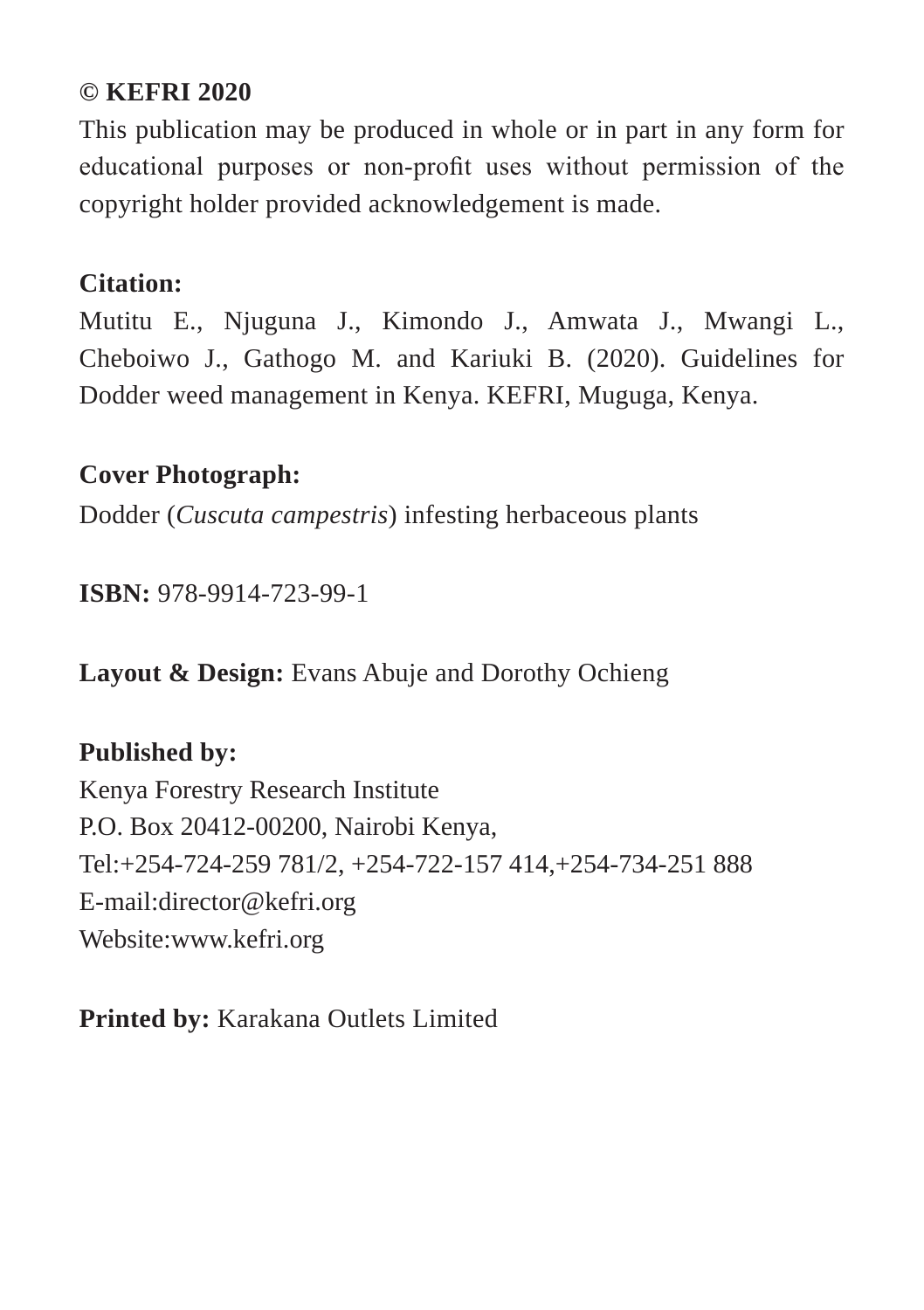#### **Foreword**

Invasive plant species are a major threat to various ecosystems all over the world. Dodder, a group of parasitic weeds, is one of such plants that are invasive and occur in many parts of the world. The weed attacks many plants and can cause heavy economic losses. In Kenya, the weed is rapidly spreading and has already been observed in about 12 counties mostly in Eastern, Western and the Rift Valley. It has become a threat not only to trees but also crop yields thereby compromising both biodiversity and food security. Dodder also attacks ornamental and native plants, and trees and can reduce the aesthetic value of landscapes. Due to these challenges, management strategies for Dodder are required.

The KEFRI National Forest Health Research Strategy (2018-2033) has identified invasive plant species as one of the forest health issues of concern. Dodder, a parasitic annual plant is currently spreading fast in Kenya and if left unmanaged is likely to threaten a wide range for trees and crops, and may affect food security. Rigorous awareness creation is therefore critical to impart knowledge for successful management of Dodder. Collaboration among relevant institutions and stakeholders is also required for effective management of Dodder and to halt its spread and impact. This guideline therefore outlines practical methods that can be used to manage and control Dodder. Information contained in this guideline is expected to enhance the capacity of foresters, farmers, agricultural extension agents, and other stakeholders in managing and controlling Dodder.

Joshua K. Cheboiwo (PhD) **Director, Kenya Forestry Research Institute**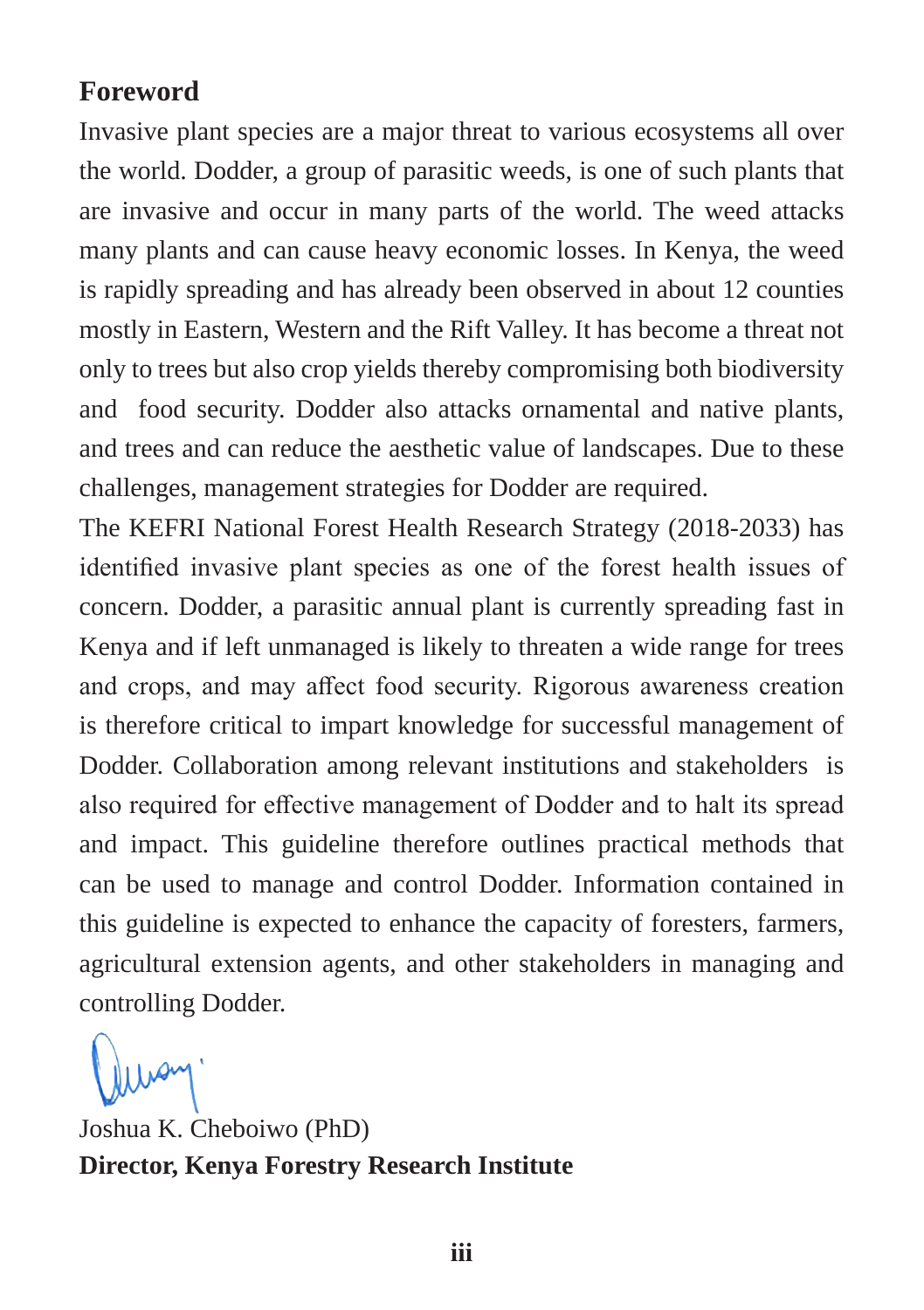# **Table of Contents**

| $\mathbf{1}$   |     |  |  |
|----------------|-----|--|--|
|                | 1.1 |  |  |
|                | 1.2 |  |  |
|                | 1.3 |  |  |
|                | 1.4 |  |  |
| 2              |     |  |  |
| 3              |     |  |  |
|                | 3.1 |  |  |
|                | 3.2 |  |  |
|                | 3.3 |  |  |
|                | 3.4 |  |  |
|                | 3.5 |  |  |
|                | 3.6 |  |  |
| $\overline{4}$ |     |  |  |
|                |     |  |  |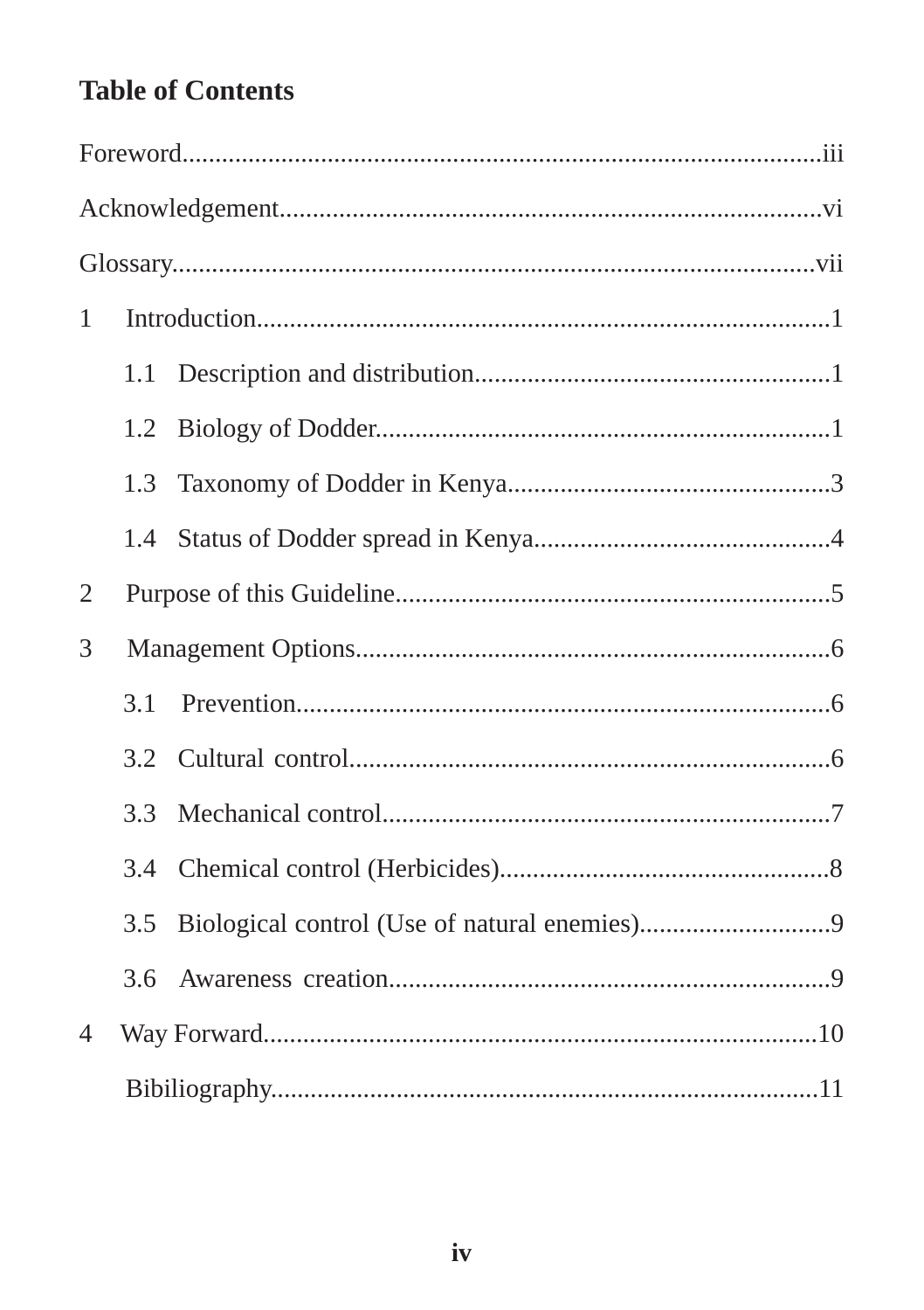# **List of Plates**

| Plate 1: Germinating Dodder attached to a potential host plant2    |  |
|--------------------------------------------------------------------|--|
| Plate 2: Dodderinfestation on Croton macrostachy us tree3          |  |
|                                                                    |  |
| Plate 4: Dodder damage on <i>Thevetia peruviana</i> live homestead |  |
|                                                                    |  |
|                                                                    |  |
|                                                                    |  |
|                                                                    |  |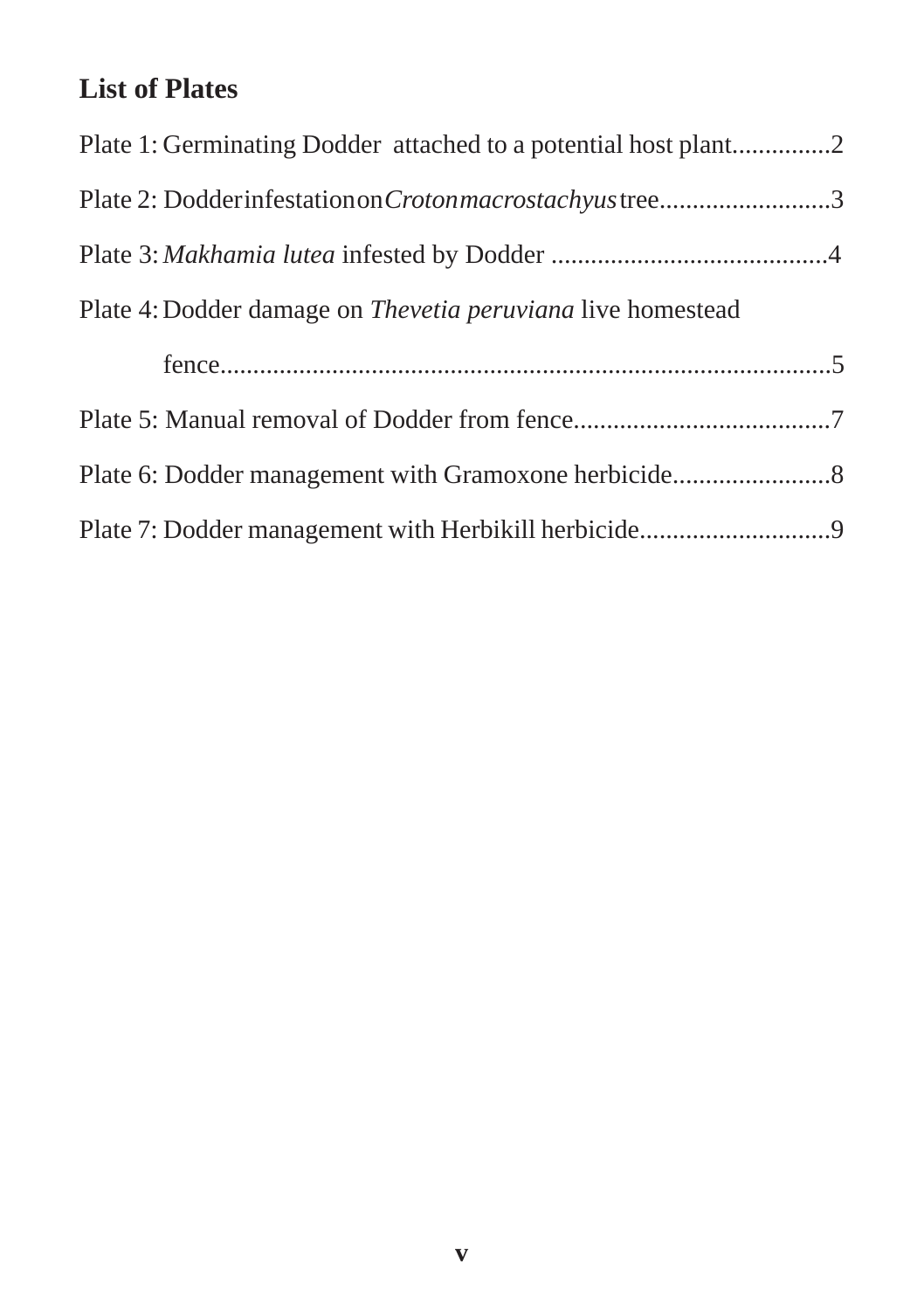#### **Acknowledgement**

The authors acknowledge support by the Director KEFRI, Dr. Joshua Cheboiwo for facilitating publication of this guideline. Assistance of the manager Mr. Kamau Ng'ang'a, and KEFRI technical staff George Opondo and Emmanuel Oduori in Dodder management at Michuki Memorial Park is appreciated. We also acknowledge contribution of members of the KEFRI editorial committee namely; Paul Tuwei, Dorothy Ochieng, Josephine Wanjiku, Bernard Kamondo and Sheila Mbiru for editing the manuscript. Contribution of Patrick Kwiriga in preparing the manuscript for publication is also appreciated.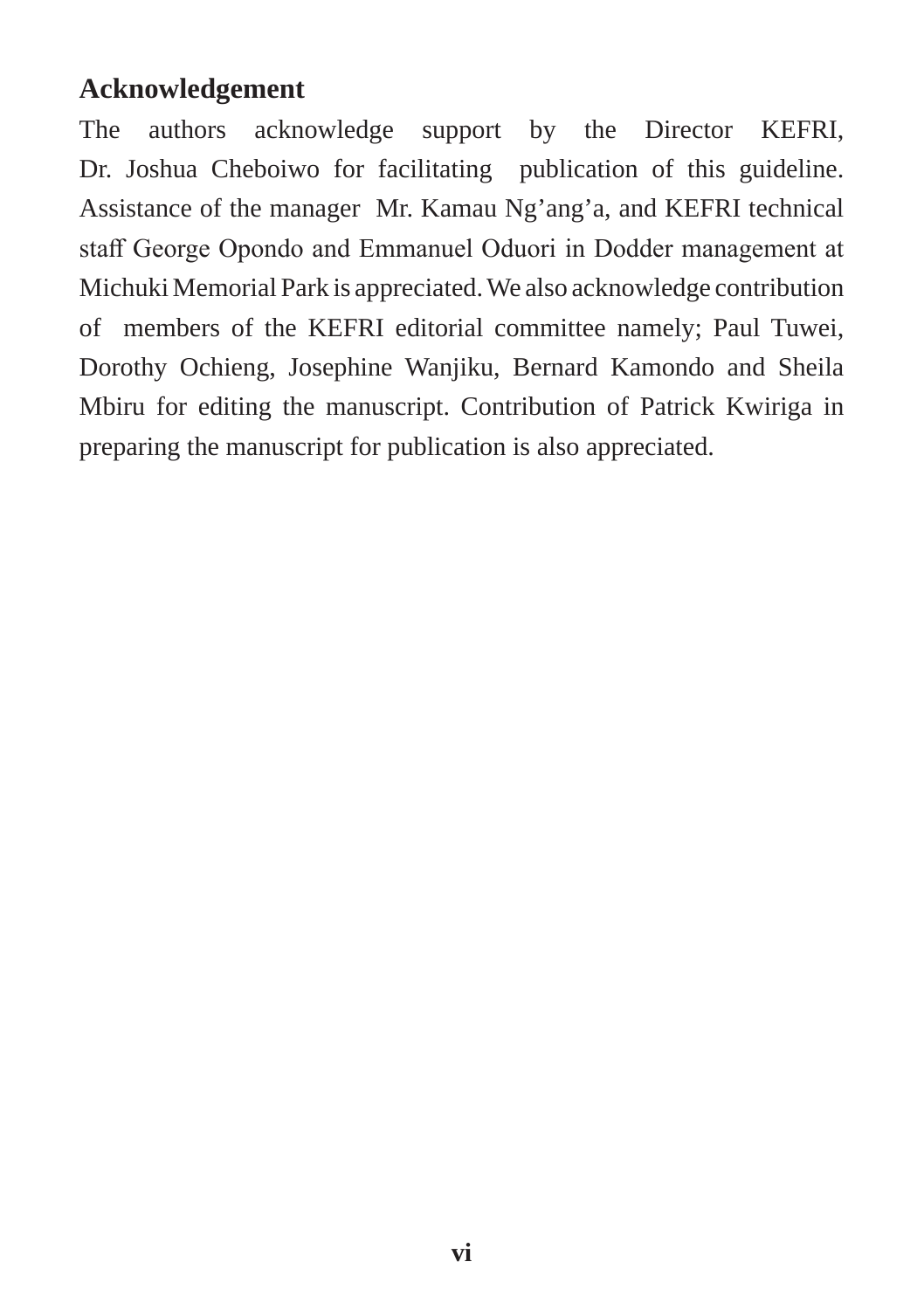# **Glossary**

| <b>Biological control</b> | Method of controlling pests such as weeds<br>through use of living natural enemies,<br>antagonists or competitors and other self-<br>replicating living entities |
|---------------------------|------------------------------------------------------------------------------------------------------------------------------------------------------------------|
| biocontrol agent          | <b>Biological control agent/</b> A natural enemy, antagonist or competitor,<br>or another organism, used for control of<br>pests such as weeds                   |
| <b>Chemical control</b>   | Use of chemicals/herbicides to manage<br>pests such as weeds by killing or inhibiting<br>development                                                             |
| Disease (on a tree)       | A sustained and progressive impairment<br>of the structure or function of any part<br>of a living tree due to attack by a living<br>organism                     |
| <b>Exotic</b>             | Not native to a particular country, eco-<br>system or eco-region                                                                                                 |
| <b>Genetic diversity</b>  | Genetic variability within a population<br>or a species. It is one aspect of biological<br>diversity                                                             |
| Haustoria                 | Modified root-like structure of a parasitic<br>plant that penetrates the tissue of a host<br>plant and absorbs nutrients and water                               |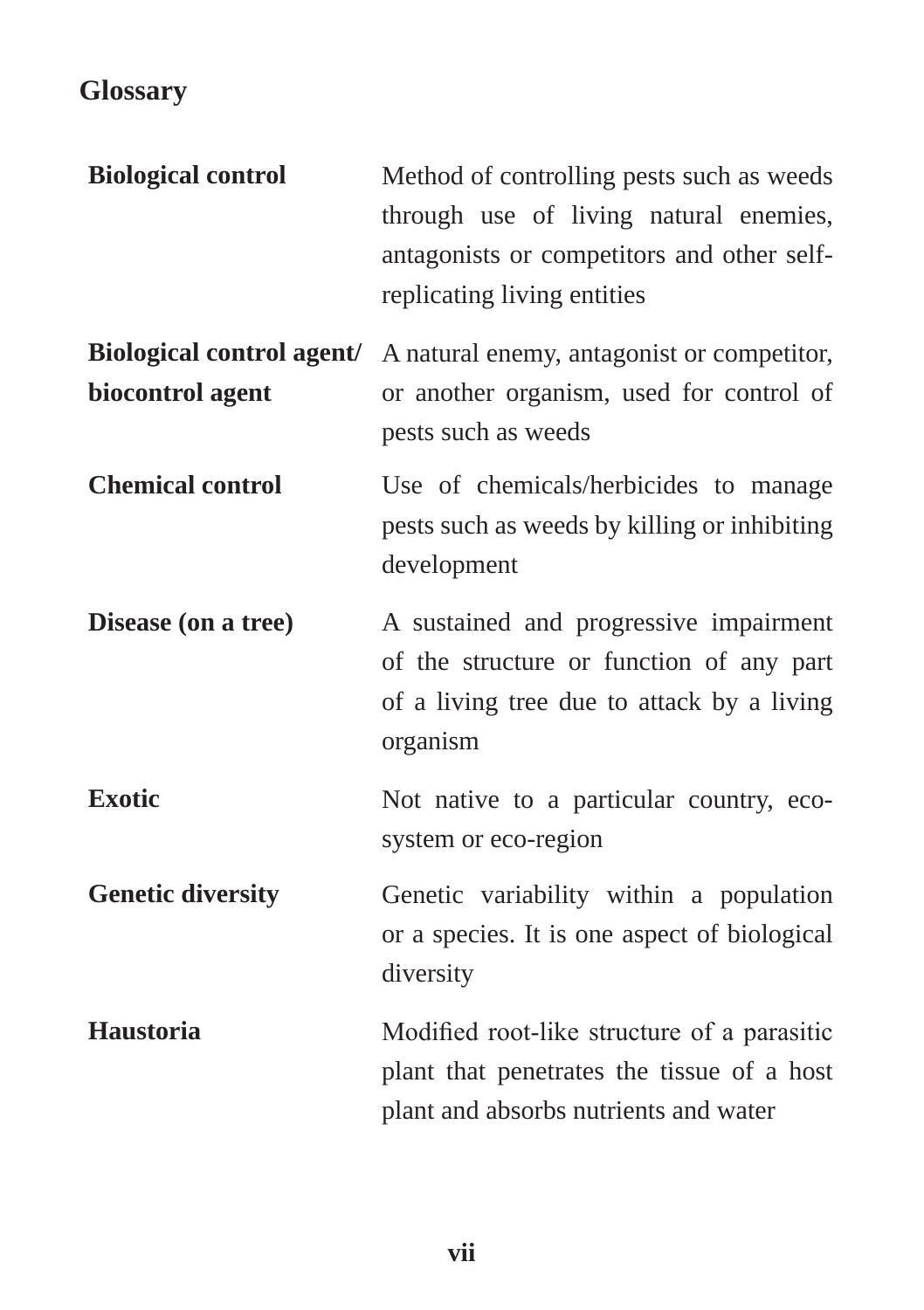| <b>Host plant</b>             | A plant which aids, shelters, or protects<br>another plant in its growth. Host plants<br>supply food resources to its dependant<br>plant                                                                   |
|-------------------------------|------------------------------------------------------------------------------------------------------------------------------------------------------------------------------------------------------------|
| <b>Host range</b>             | Species capable, under natural conditions<br>of sustaining a specific weed or other<br>organism                                                                                                            |
| <b>Native species</b>         | Species or genotypes that have evolved in a<br>specified same area, region or biotype and<br>are adapted to those specific, predominant<br>ecological conditions. Species native to the<br>country or area |
| <b>Infestation</b>            | Presence of a weed causing competition<br>with a plant or plant product of interest to<br>man                                                                                                              |
| <b>Inoculum</b>               | Microbial spores or parts that develops to<br>a whole plant                                                                                                                                                |
| <b>Invasive plant</b>         | Species that is not native to a particular<br>ecosystem and whose introduction and<br>spread cause or are likely to cause, socio-<br>cultural, economic or environmental harm,<br>or harm to health        |
| <b>Management</b> (of a pest) | Suppression, containment or eradication of<br>a weed population                                                                                                                                            |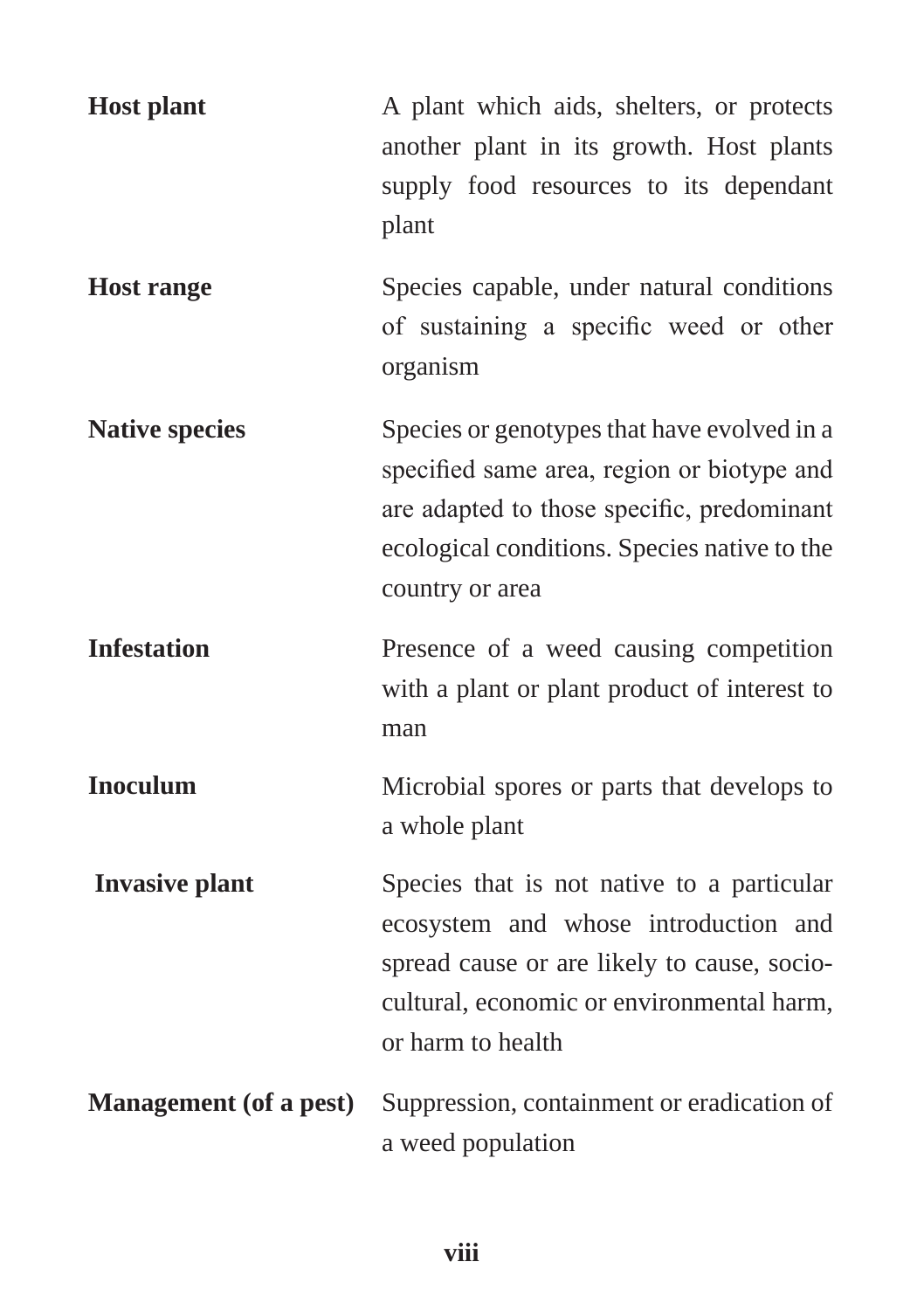| <b>Natural enemy</b>   | An organism that lives at the expense of<br>another organism in its area of origin and<br>which may help to limit the population of<br>that organism. This includes parasitoids,<br>parasites, predators, generalist organisms<br>and pathogens |
|------------------------|-------------------------------------------------------------------------------------------------------------------------------------------------------------------------------------------------------------------------------------------------|
| <b>Parasite</b>        | An organism which lives on or in a larger<br>organism feeding upon it                                                                                                                                                                           |
| <b>Pest</b>            | Any species, strain or biotype of a plant,<br>animal or pathogenic agent injurious to<br>plants or plant products                                                                                                                               |
| <b>Species</b>         | A population or series of populations of<br>organisms capable of interbreeding freely<br>with each other but not with members of<br>other species                                                                                               |
| <b>Taxonomic</b>       | Classification system in which closely<br>resembling organisms or plants are placed<br>in groups. Various grouping levels or ranks<br>are known as taxonomic categories                                                                         |
| <b>Vascular tissue</b> | The tissues in vascular plants that circulates<br>nutrients and water to all parts of the plant                                                                                                                                                 |
| <b>Vector</b>          | Living organism that transmits an infectious<br>agent from one host to another host e.g.<br>able to move parasitic plant vegetative<br>material from one host plant to another                                                                  |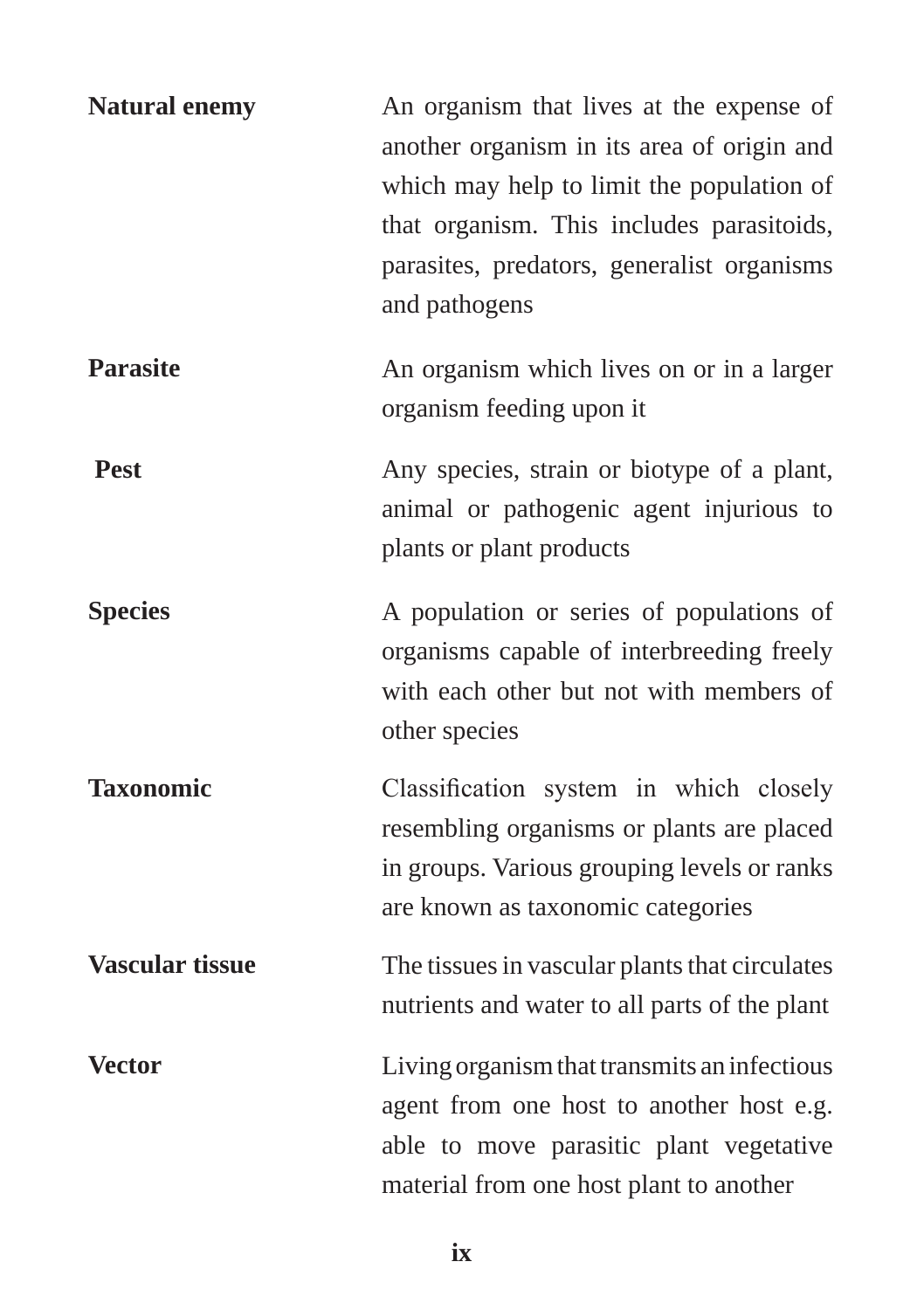**Weed** Plant pest growing where it is not wanted. It is generally used to describe plants which colonize readily and can compete for resources with a planted crop. An aggressive, invasive, easily dispersed plant, one which commonly grows in cultivated ground to the detriment of a crop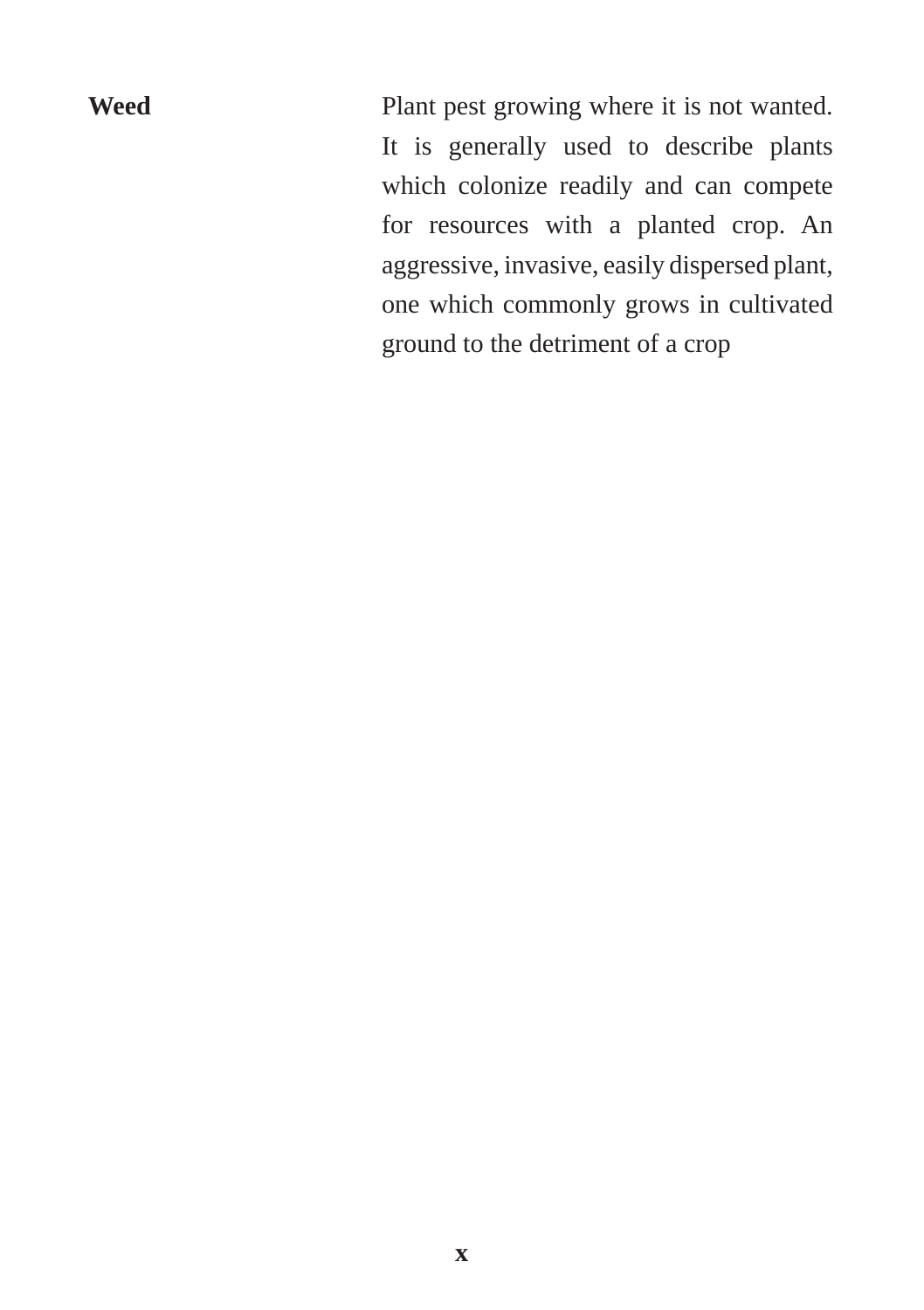#### **1. Introduction**

### **1.1 Description and distribution of Dodder**

Dodder (*Cuscuta spp.*) comprises of parasitic annual plants belonging to the Family Custaceae. The species are sometimes included in the family Convolvulaceae (Morning Glories). Dodder infests many crops, ornamental plants, native plants, and weeds worldwide. Dodder has slender, twining or thread-like bright stems that vary from pale green to yellow or bright orange which are readily seen against the foliage of the host plants. The genus, *Cuscuta* which has more than 150 species, is found throughout the temperate and tropical regions of the world, with the greatest species diversity in sub-tropical and tropical regions. *Cuscuta campestris* (Field Dodder) is the most widely distributed, attacking a wide range of hosts leading to large economic loss on many flowering plants (Parker and Riches, 1993).

#### **1.2 Biology of Dodder**

Dodder, being parasitic obtains nearly all its nutrients and water from the host plant. As dodder plants grow, they continually re-attach to the host, forming a dense mat of intertwined stems, and can grow and cover an entire tree or shrub with their thick, yellow-gold, orange or green stems. Dodders are prolific seed producers each plant being capable of producing several thousand seeds per season. Although only about 5% of the seed germinates in the year following seed production, the remaining seeds remain dormant in the soil and can be viable for more than 20 years, depending on the species and environmental conditions.

Dodder seeds are mainly spread: from host plant to host plant by vectors such as birds and other animals; during pruning through use of infected tools; through composting of infected material; by improper disposal of infested plant material; by movement of infected soil and equipment; in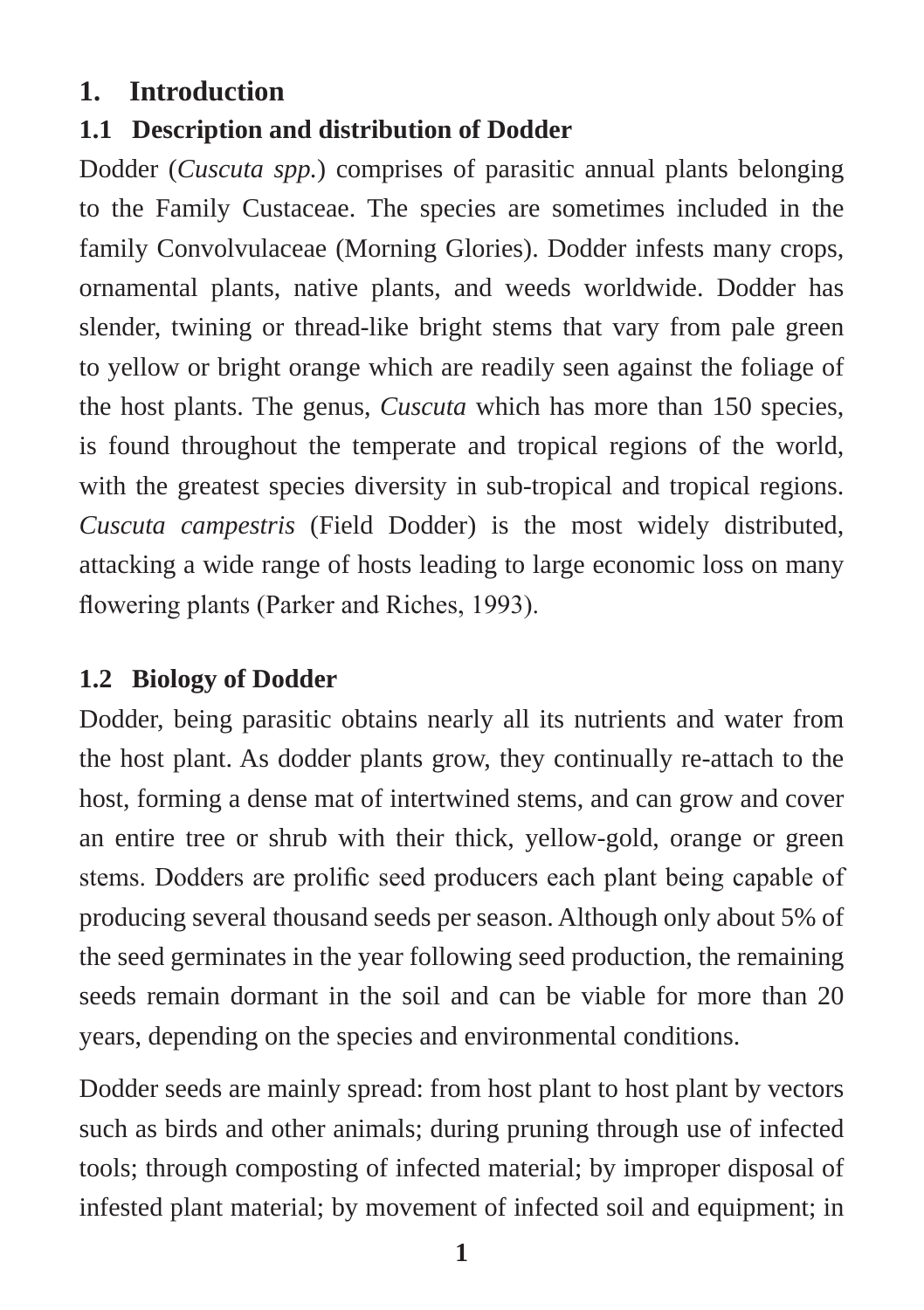mud attached to shoes and car tyres; or as contaminants in crop seed. Water also plays a role in seed dispersal, particularly for species near aquatic environments. Dodder seed germinates at or very near the soil surface, usually independent of the host plant influence. The germinating seed sends up a slender, twinning stem that coils around any object, including host plants (Plate 1). Some Cuscuta species however do not seed and therefore spread vegetatively through cuttings.



Plate 1: Dodder seedling attached to a potential host plant

When Dodder contacts a host, it produces structures called haustoria that penetrate the host's vascular tissue and begin to extract nutrients and water from the host. This gradually leads to wilting and host death.

Deprivation of nutrients, leads to weakening or complete death of the infected host plants. The impact varies from moderate to severe reductions of host plant growth and, in some cases, complete loss of vigor and death. Severity of an infestation depends on the growth stage of the host plant at the time of initial Dodder attachment. The greatest reduction in growth occurs when the parasite attaches to seedlings, where death is common. The weakened state of infected plants also pre-disposes them to secondary attack by diseases, insect pests, and nematodes.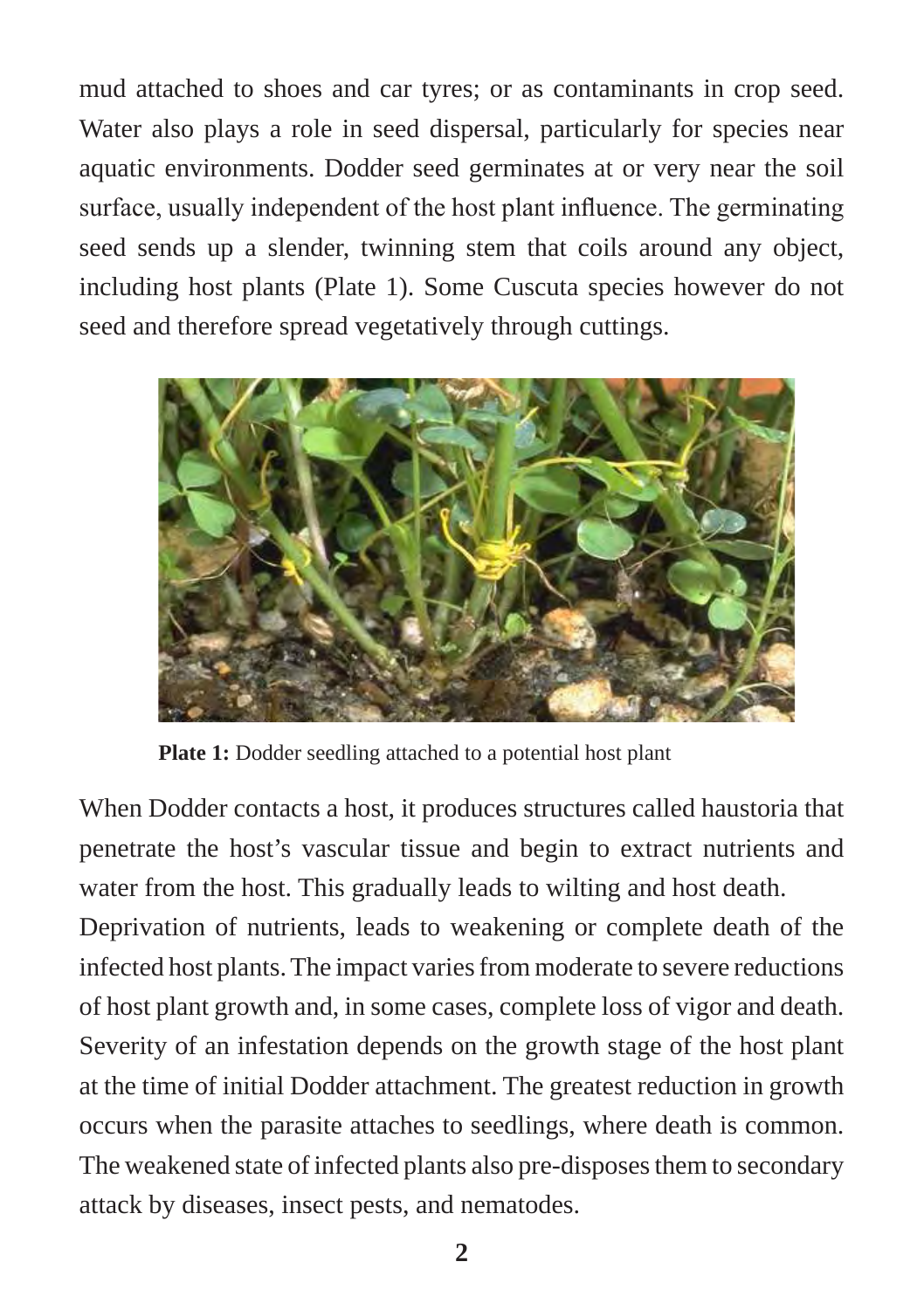#### **1.3 Taxonomy of Dodder in Kenya**

The taxonomic identity of Dodder species in Kenya is unknown. Different scientific names have been given to the species found in Kenya. The scientific names include: *Cuscuta reflexa*, *Cuscuta japonica,* and *Cuscuta campestris*. Naming is informed by variation in morphological features of Dodder on different hosts. To resolve this taxonomic gap, there is need to carry out molecular species identification to determine both population and genetic diversity of this parasitic genus in Kenya.



**Plate 2:** Dodder infestation on *Croton macrostachyus* tree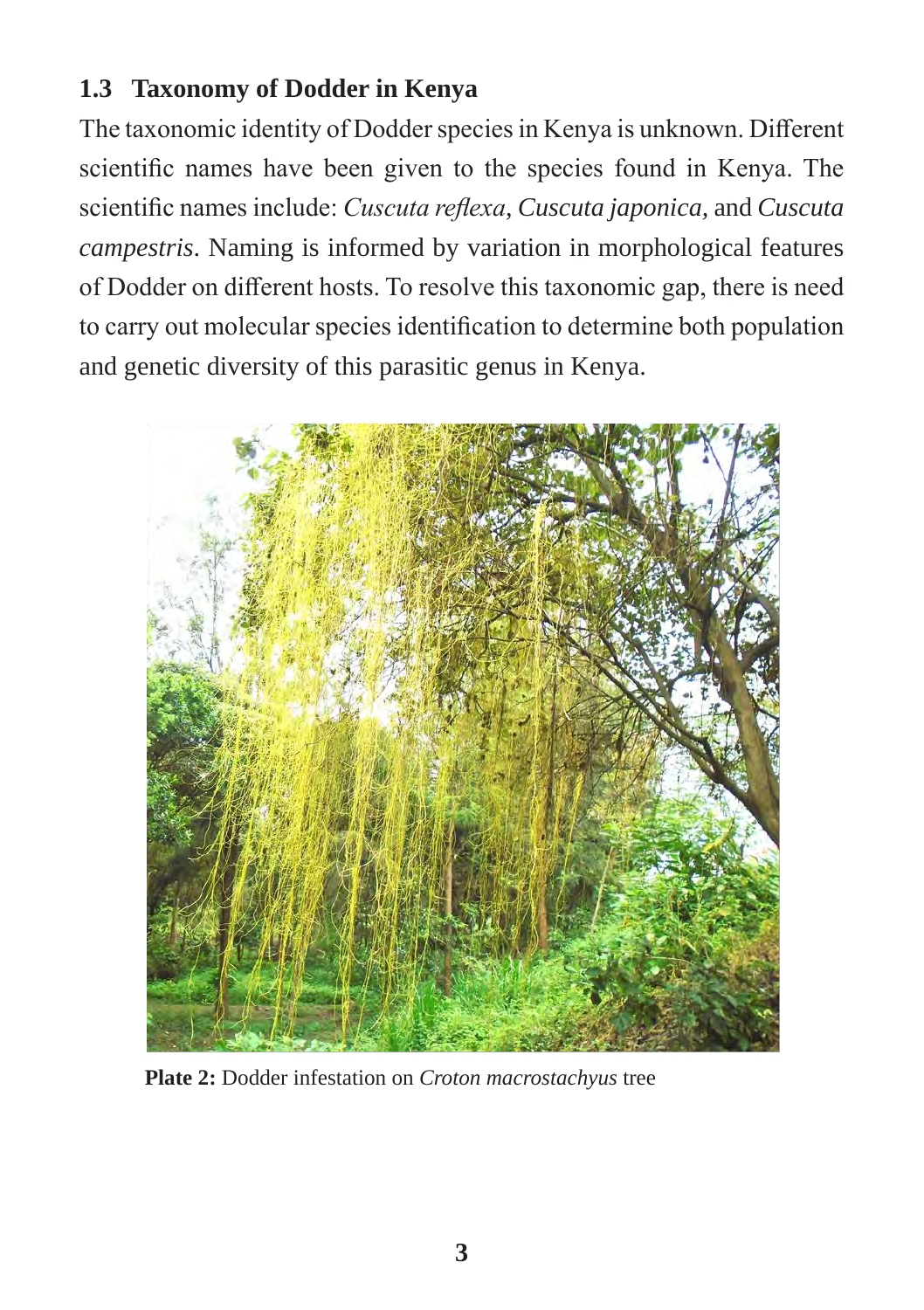

 **Plate 3:** *Makhamia lutea* infested by Dodder

#### **1.4 Status of Dodder spread in Kenya**

Dodder is currently spreading fast in Kenya. It is most prevalent in Western, Eastern and Rift Valley regions of Kenya but less pronounced in Central region. The species are found on a broad host range of both native and exotic plants including; trees, shrubs, hedges, and important cash crops such as tea and coffee. Dodder has been reported to have preference for certain species, the most susceptible being *Thevetia peruviana* (yellow oleander) commonly found along farm boundaries. The rapid spread and a large host range indicate that Dodders are likely to threaten sustainability of many crops, shrubs and trees, if left unmanaged. It is projected that Dodder invasion will lead to huge agricultural yield loss by 2029.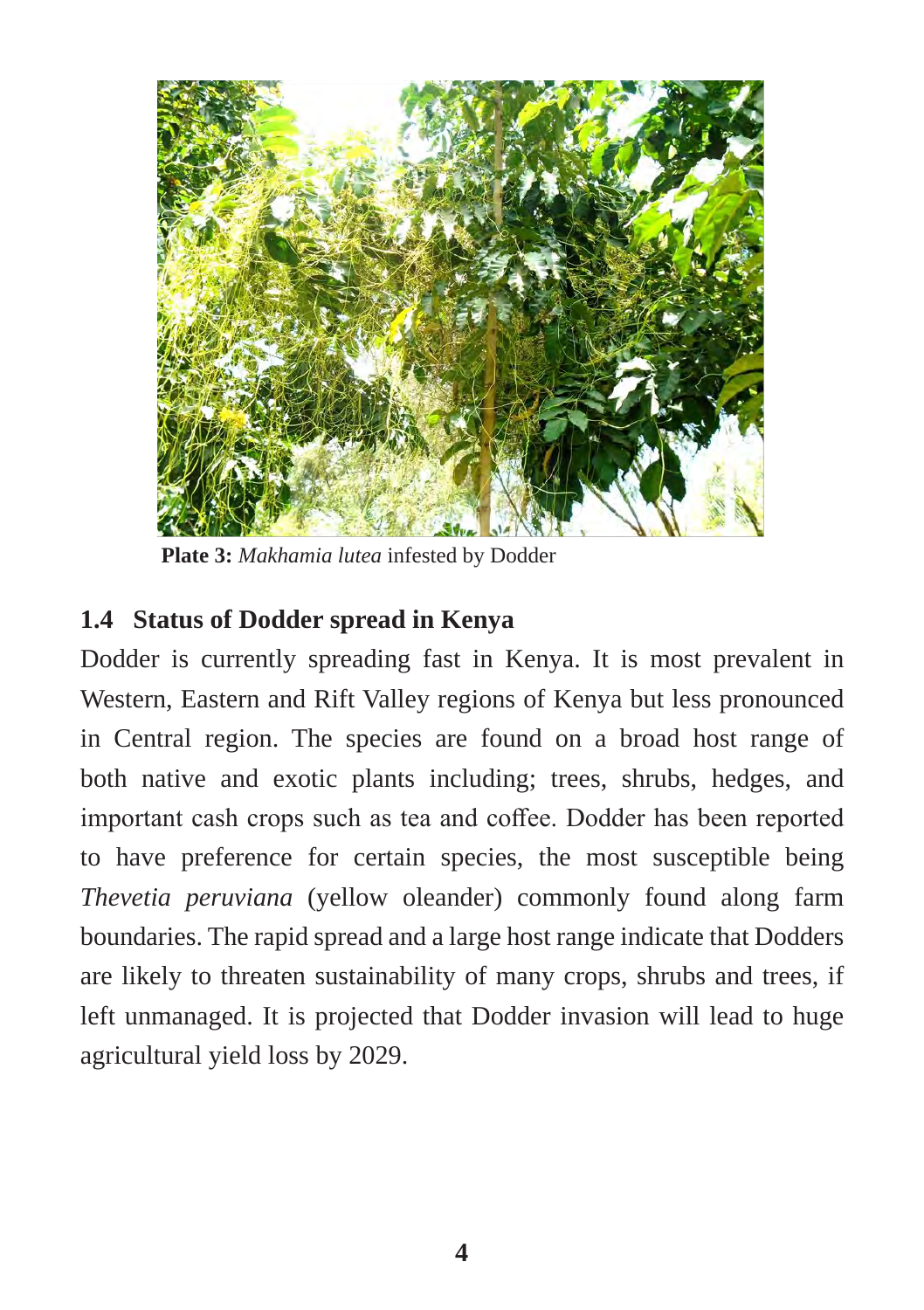

**Plate 4:** Dodder damage on *Thevetia peruviana* live homestead fence

# **2. Purpose of this Guideline**

Dodder species are parasites of economic importance on a wide range of plants that include trees and crops, usually leading to losses in crop yield and death of infested plants. Farmers, foresters and other stakeholders are concerned that the rapid spread of dodder plants may lead to destruction of sources of livelihoods and compromised biodiversity. The biggest challenge is that Dodder is attacking plants of great economic importance including tea, coffee, popular fruit trees as well as other agricultural crops. This guideline is a consolidation of best practices for Dodder management that are relevant to Kenya. The best practices are consolidated from areas of heavy infestation worldwide.

The purpose of this guideline is to provide information and build capacity of farmers, landowners, tree growers, foresters and other stakeholders on available strategies for management of Dodder in order to control spread of the weed.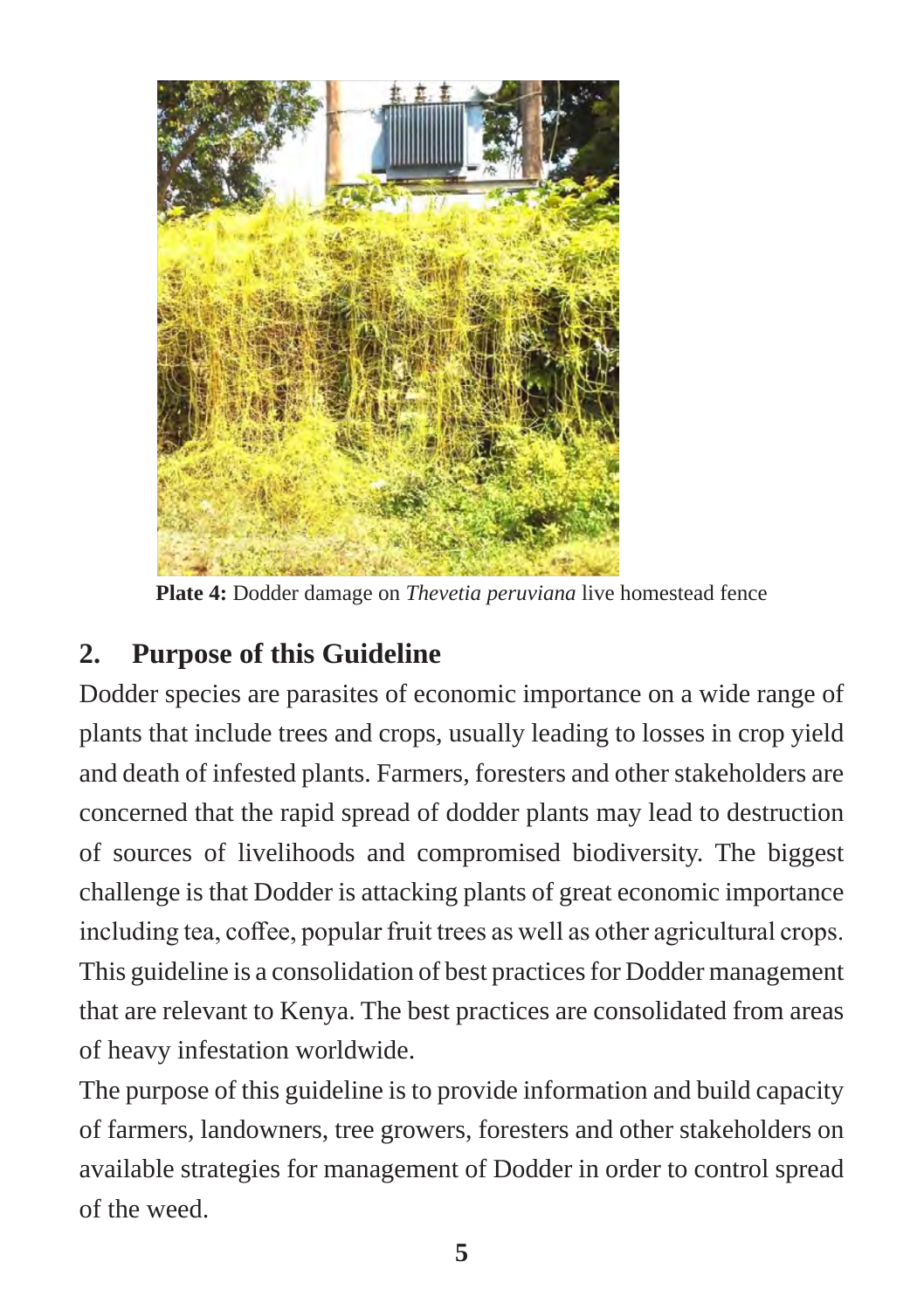# **3. Management Options**

The most successful control strategy involves a systematic approach that combines several methods. Dodder usually cannot be eliminated with a single management option or within a single year. The most immediate action is to eliminate or reduce the infestation before the invasion gets out of control. Effective management requires: control of the current populations; prevention of Dodder seed production; and suppression of new seedlings in subsequent years.

The control approaches include: prevention, cultural, physical, and mechanical methods; chemical and biological control methods; and awareness creation. These methods can be used singly or in combination.

#### **3.1 Prevention**

- Clean and inspect clothing and equipment before moving from Dodder infested areas to "clean" areas.
- Manage infested areas to prevent further spread by isolating small infestations and removing them manually by hand before the plant produces seed.
- Monitor larger infestations, and mow, prune, burn, or spray with herbicides to prevent seed production.

#### **3.2 Cultural control**

- Practice crop rotation with non-host plants. This denies the parasite a suitable host to attach to and therefore reduce the seed bank in the soil with time.
- Prune infected branches to prevent further spread on the host plant.
- Burn infested plants to reduce levels of inoculum for potential dispersal.
- Till the land repeatedly to kill germinating Dodder seedlings.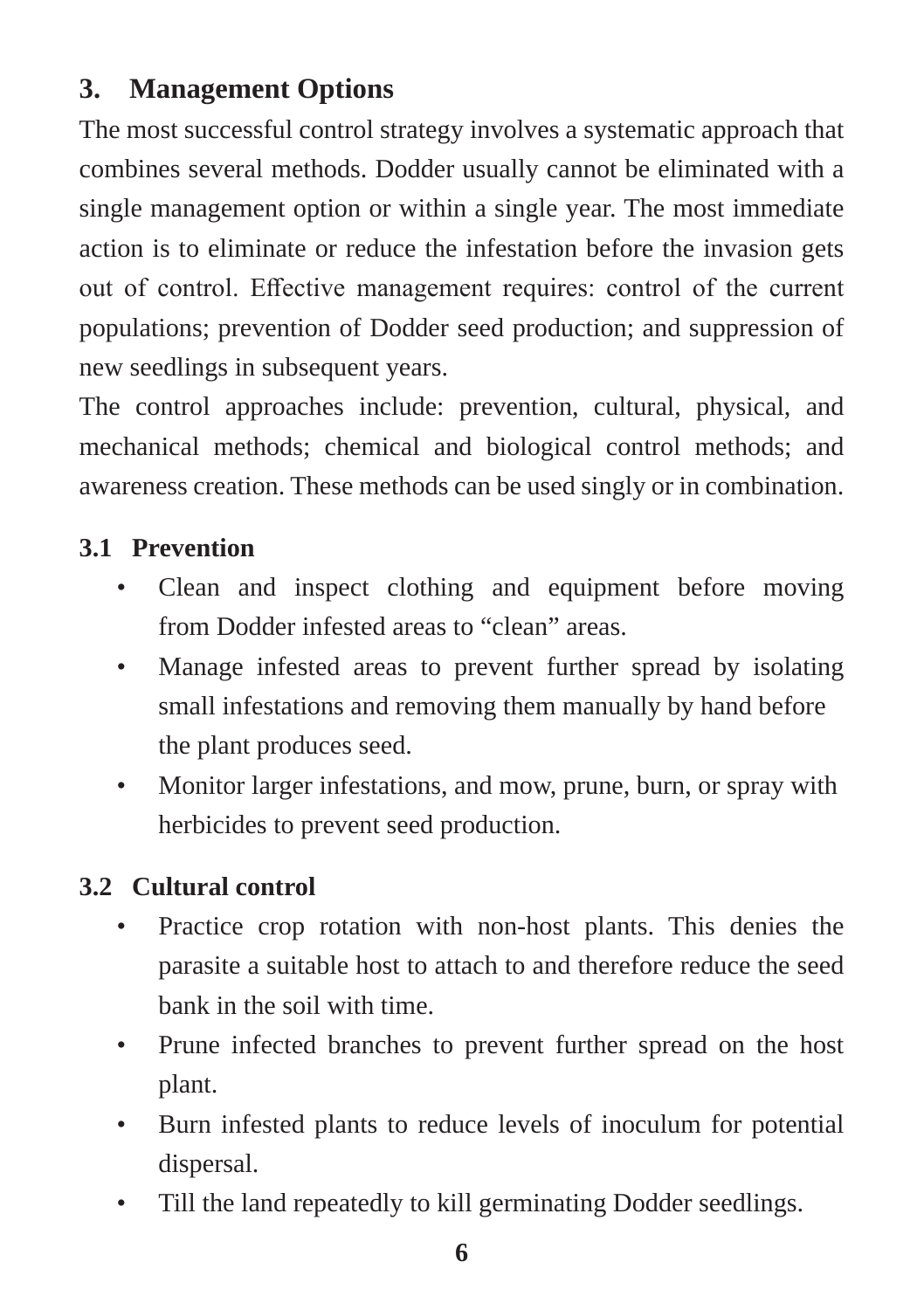- Delay sowing of crops by 2-3 weeks after tillage to ensure that there are no suitable hosts for Dodder attachment.
- Mow and weed early to destroy potential suitable hosts for Dodder.

#### **3.3 Mechanical control**

- Remove Dodder stems by hand and pruning to control the weed. Hand-pulling is tedious and only suitable for scattered infestations.
- In the nursery and green house, remove and destroy infected host plants.
- In the landscape, it is usually more effective to remove the host and the Dodder simultaneously. If only a small portion of a plant is infested, pruning the host below the point of attachment is an effective management option.
- Remove the Dodder stems using rakes.
- Burn all removed Dodder material



**Plate 5:** Manual removal of Dodder from fence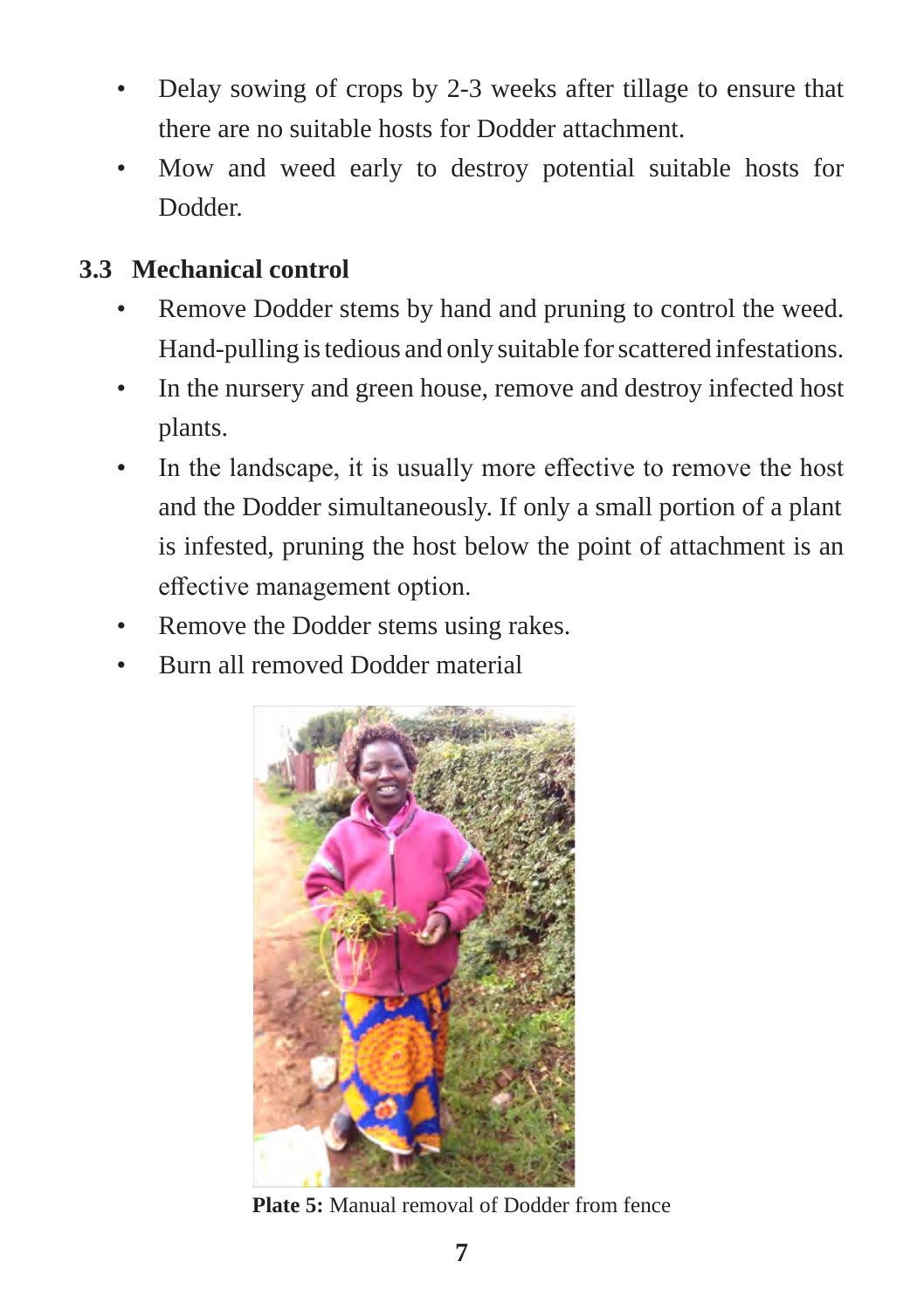#### **3.4 Chemical control (Herbicide use)**

Herbicides have been tried but these chemicals also affect the host plants. A search in the registered Pesticide Control Product Board (PCPB) Product List 2019 indicates no herbicide or product has been registered for the management of Dodder in Kenya. However it is important to note that post-emergence herbicides with glyphosate as the active ingredient can be applied in the soil to reduce Dodder seeds and seedlings development. There is need to screen herbicide for registration by PCPB. The choice of herbicides to use depends on the Dodder species and associated plants. Herbicides may be selective or non-selective. They can also be contact or systemic. In Kenya four herbicides (Gramoxone 200 SL, Agrimine 2-4D, Willosate 360 SL and Herbikill 20SL) were identified by KEFRI to manage Dodder at Michuki Memorial Park. Two herbicides Gramoxone and Herbikill when sprayed were effective by killing the Dodder *Cascuta campestris* species and associated herbaceous plants.

Gramoxone 200SL



Before After

**Plate 6:** Dodder management with Gramoxone herbicide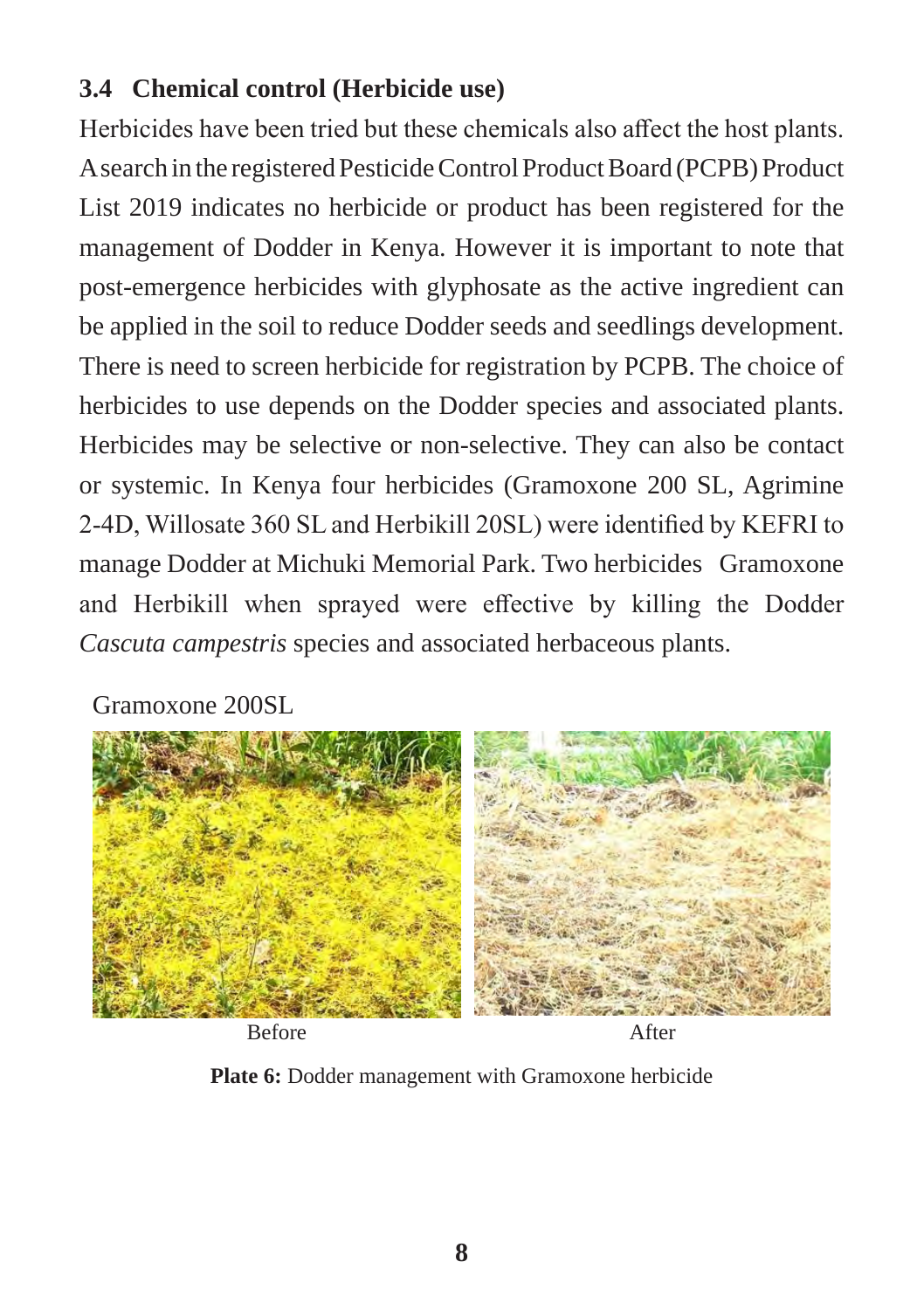### Herbikill 20SL



Plate 7: Dodder management with Herbikill herbicide

#### **3.5 Biological control (Use of natural enemies)**

An attempt to control Dodder using natural enemies (bio-control agents) has not been successful anywhere in the world. A search for biological control would require collaborative approaches with other relevant institutions and countries with similar problem and interest.

#### **3.6 Awareness creation**

Currently, farmers are using manual methods to control Dodder weed which include uprooting infested plants and burning them. However, in many areas people are yet to understand the dangers that the parasite causes on plants. People spread Dodder from place to place confusing it to be an ornamental plant. There is need to sensitize the public to:

- desist from carrying Dodder plant parts
- destroy the parasite immediately
- dry the parasite stems and dispose by burning.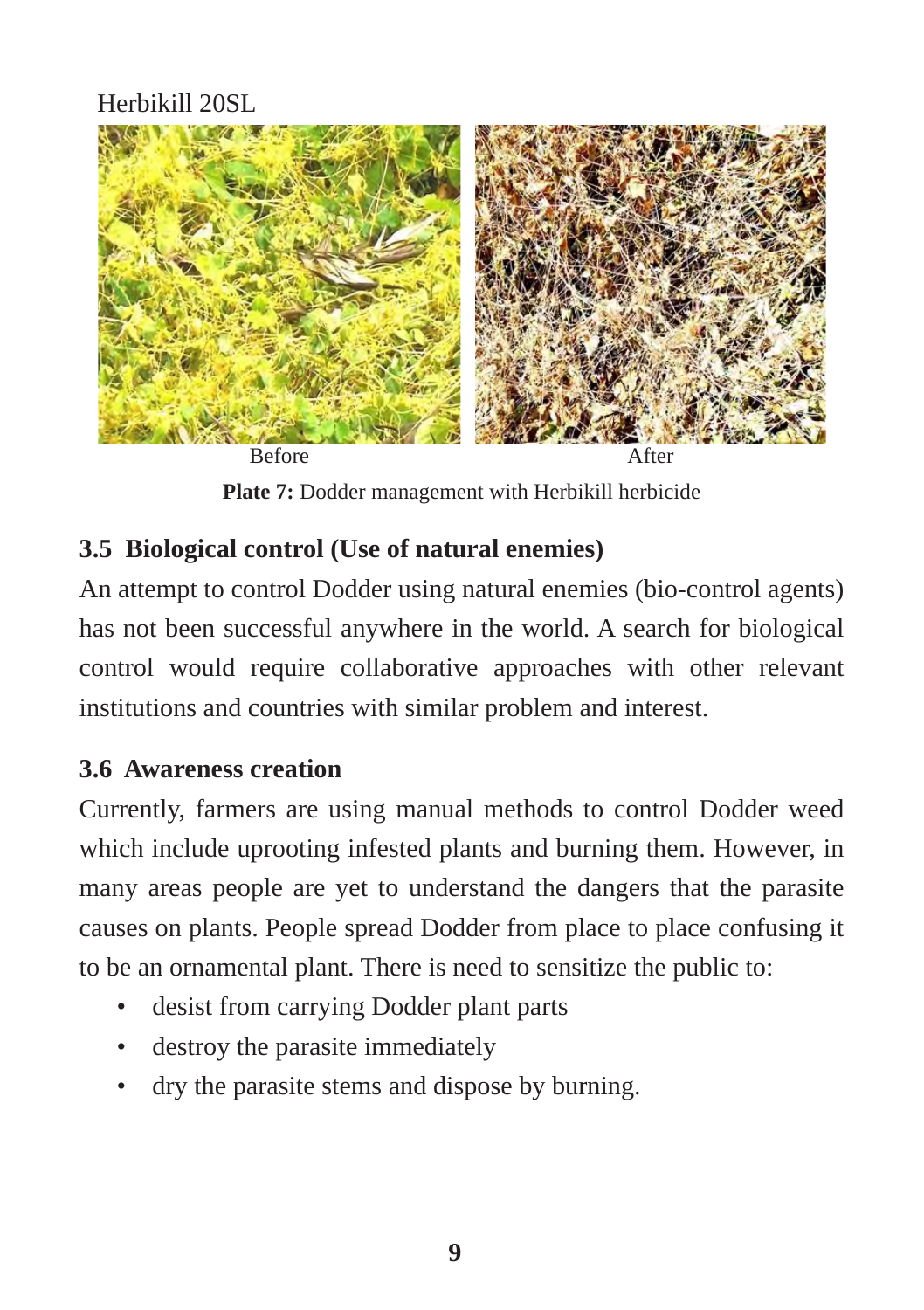## **4 Way Forward**

Priority research activities to be undertaken include to:

- a) Map extent of the Dodder parasite in the country to identify hot spots and other levels of infestation for immediate intervention.
- b) Determine the socio-economic and environmental impact of the parasite in hot spot areas.
- c) Carry out molecular identification to determine species present in Kenya.
- d) Conduct further studies as required to understand its biology and population ecology to aid management options.
- e) Screen herbicides for possible use in control of Dodder
- f) Determine potential uses of the parasite and its secondary metabolites
- g) Create awareness on impact of the parasite and also appropriate control /management measures
- h) Search for an appropriate biological control agent in collaboration with partners.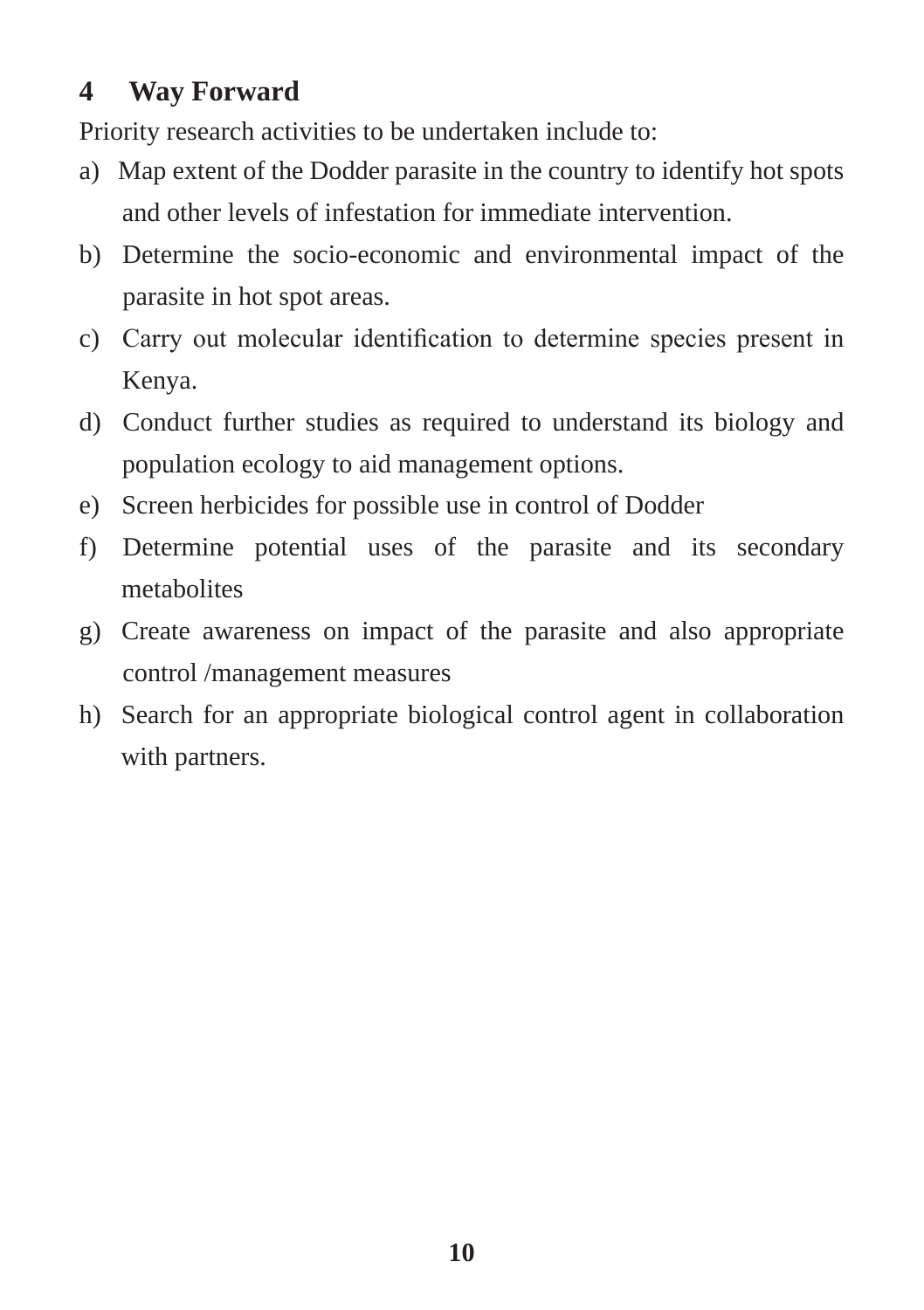#### **Bibiliography**

- Parker C. and C.R. Riches. (1993). Parasitic weeds of the World-Biology and control. CAB International, Oxon, UK.ipm.ucanr. edu/PMG/PESTNOTES/pn7496.html
- Invasive weed threatens yields in sub-Saharan Africa: https://keys. lucidcentral.org/keys/v3/eafrinet/weeds/key/weeds/Media/Html/ *Cuscuta\_campestris*\_(Golden\_Dodder).htm
- Kenya's biodiversity threatened by Cuscuta weed: Scientists. http://www. xinhuanet.com//english/2017-09/09/c\_129699861.htm